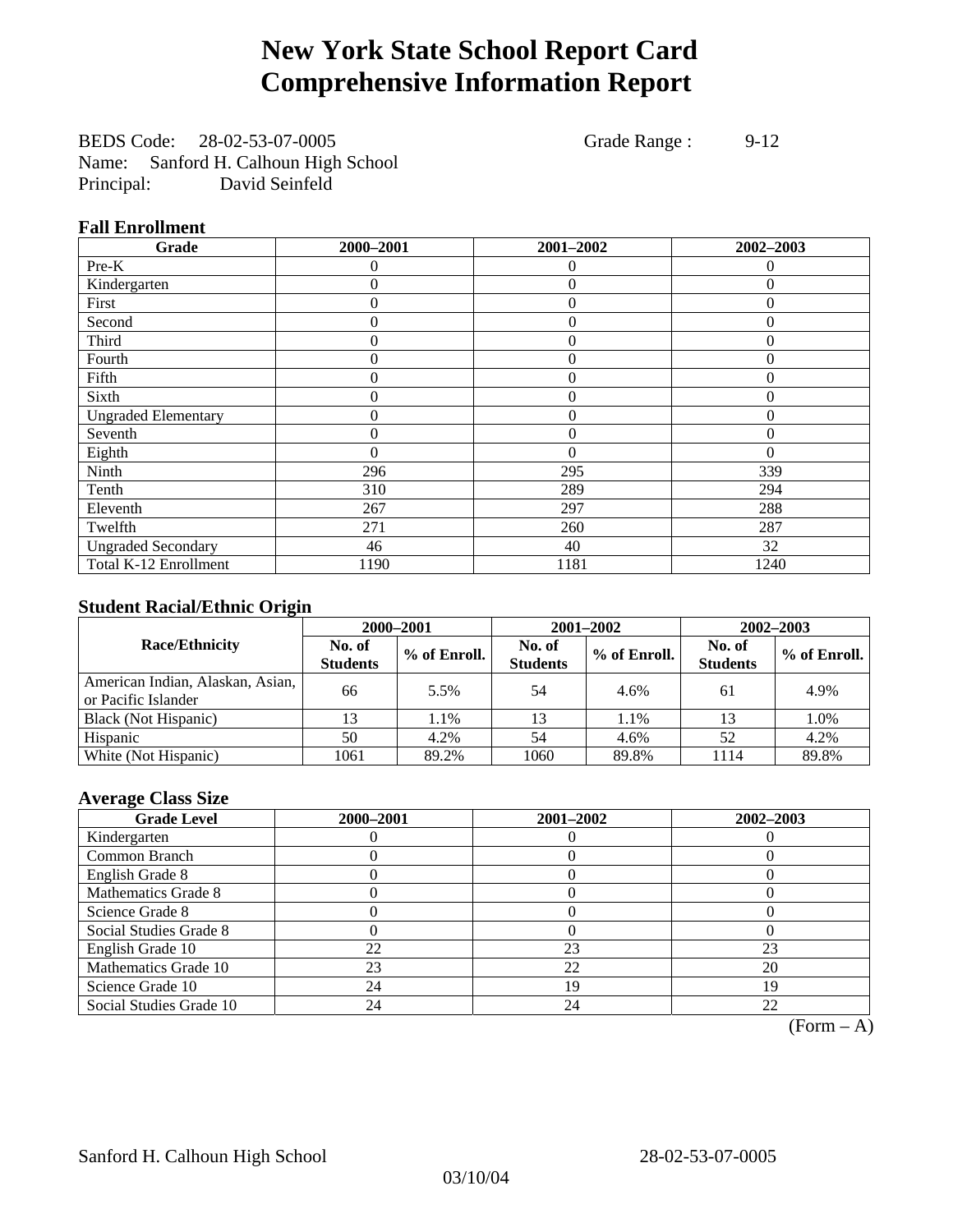#### **District Need to Resource Capacity Category**

| <b>N/RC Category</b> | <b>Description</b>                                                                             |
|----------------------|------------------------------------------------------------------------------------------------|
|                      | This is a school district with low student needs in relation to district<br>resource capacity. |

#### **Similar School Group and Description**

| <b>Similar School Group</b> | <b>Description</b>                                                |
|-----------------------------|-------------------------------------------------------------------|
|                             | All schools in this group are secondary level schools in school   |
| 53                          | districts with low student needs in relation to district resource |
|                             | capacity. The schools in this group are in the middle range of    |
|                             | student needs for secondary level schools in these districts.     |

All schools within the same N/RC category are divided into three similar school groups defined by the percentage of students in the school who are eligible for the free-lunch program and/or who are limited English proficient (also known as English language learners).

#### **Student Demographics Used To Determine Similar Schools Group**

| . .                               |           |         |       |               |       |               |  |
|-----------------------------------|-----------|---------|-------|---------------|-------|---------------|--|
|                                   | 2000-2001 |         |       | $2001 - 2002$ |       | $2002 - 2003$ |  |
|                                   | Count     | Percent | Count | Percent       | Count | Percent       |  |
| <b>Limited English Proficient</b> | 34        | 2.9%    | 25    | 2.1%          | 27    | 2.2%          |  |
| <b>Eligible for Free Lunch</b>    |           | 0.8%    |       | $0.6\%$       |       | l.4%          |  |

#### **Attendance and Suspension**

|                               | 1999–2000       |         | 2000-2001 |         | $2001 - 2002$   |         |
|-------------------------------|-----------------|---------|-----------|---------|-----------------|---------|
|                               | No. of          | $%$ of  | No. of    | $%$ of  | No. of          | $%$ of  |
|                               | <b>Students</b> | Enroll. | Students  | Enroll. | <b>Students</b> | Enroll. |
| <b>Annual Attendance Rate</b> |                 | 94.2%   |           | 94.0%   |                 | 94.2%   |
| <b>Student Suspensions</b>    | 46              | 4.0%    | 50        | 4.4%    |                 | $6.0\%$ |

### **Student Socioeconomic and Stability Indicators (Percent of Enrollment)**

|                          | 2000-2001  | 2001–2002  | 2002-2003 |
|--------------------------|------------|------------|-----------|
| <b>Reduced Lunch</b>     | 0.1%       | $0.1\%$    | 0.4%      |
| <b>Public Assistance</b> | $1 - 10\%$ | $1 - 10\%$ | $-10%$    |
| <b>Student Stability</b> | $106\%$    | 98%        | 99%       |

#### **Staff Counts**

| Staff                                 | 2002-2003 |
|---------------------------------------|-----------|
| <b>Total Teachers</b>                 | 70        |
| <b>Total Other Professional Staff</b> | 19        |
| <b>Total Paraprofessionals</b>        | NΑ        |
| Teaching Out of Certification*        |           |
| Teachers with Temporary Licenses      |           |

\*Teaching out of certification more than on an incidental basis. Teachers with temporary licenses are also counted as teaching out of certification.

 $(Form - B)$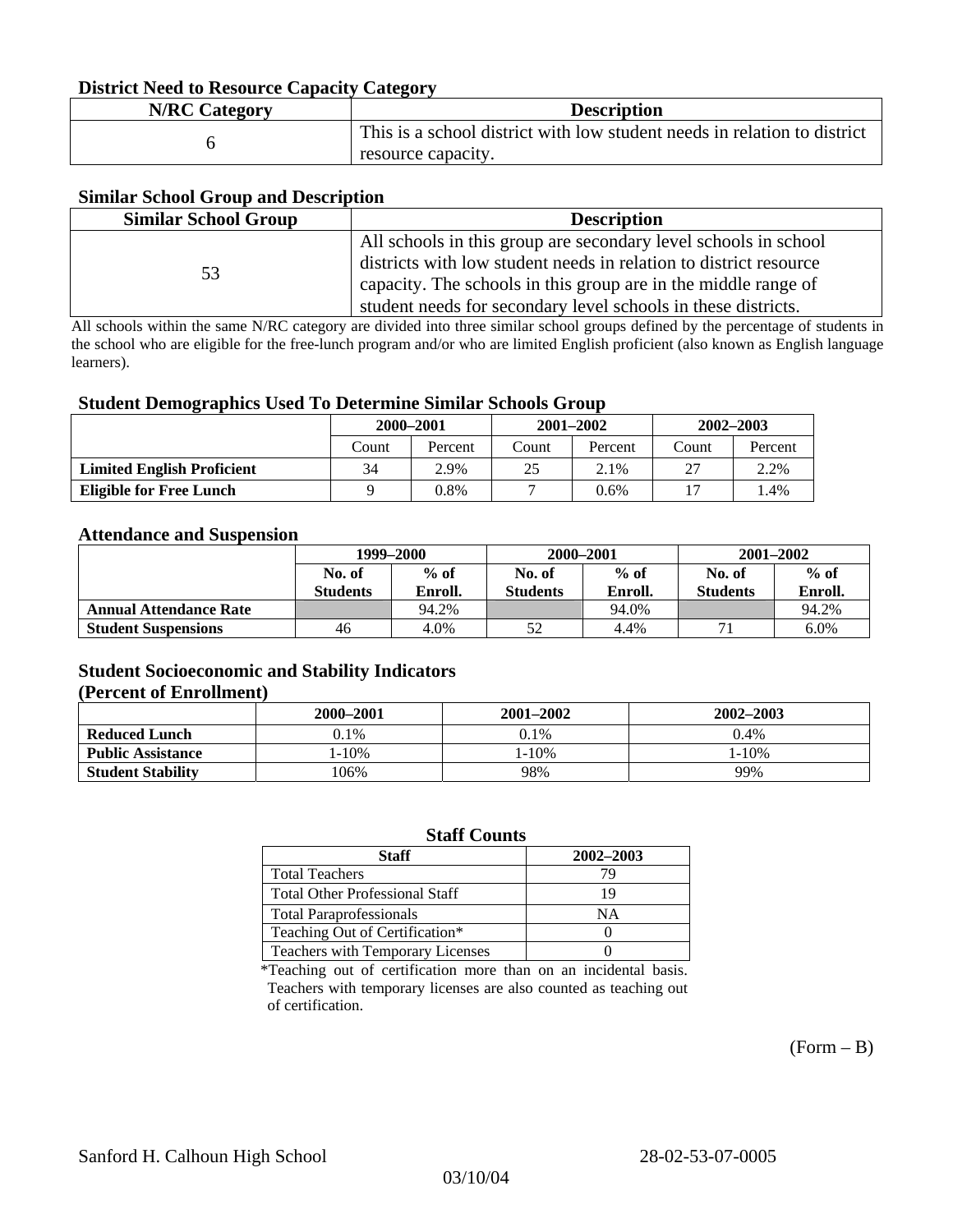## **High School Graduates and Noncompleters**

| ніді эспол этайнакі патінід кеденія вірюшая |                       |                                   |                                                    |                       |                                   |                                                    |                       |                                   |                                                    |
|---------------------------------------------|-----------------------|-----------------------------------|----------------------------------------------------|-----------------------|-----------------------------------|----------------------------------------------------|-----------------------|-----------------------------------|----------------------------------------------------|
|                                             | 2000-2001             |                                   |                                                    |                       | 2001-2002                         |                                                    | 2002-2003             |                                   |                                                    |
|                                             | <b>Total</b><br>Grads | <b>Regents</b><br><b>Diplomas</b> | $\frac{6}{9}$<br><b>Regents</b><br><b>Diplomas</b> | <b>Total</b><br>Grads | <b>Regents</b><br><b>Diplomas</b> | $\frac{6}{6}$<br><b>Regents</b><br><b>Diplomas</b> | <b>Total</b><br>Grads | <b>Regents</b><br><b>Diplomas</b> | $\frac{0}{0}$<br><b>Regents</b><br><b>Diplomas</b> |
| General<br>Education                        | 236                   | 187                               | 79%                                                | 216                   | 197                               | 91%                                                | 239                   | 219                               | 92%                                                |
| Students with<br><b>Disabilities</b>        | 33                    | 8                                 | 24%                                                | 42                    | 17                                | 40%                                                | 32                    | 19                                | 59%                                                |
| All Students                                | 269                   | 195                               | 72%                                                | 258                   | 214                               | 83%                                                | 271                   | 238                               | 88%                                                |

### **High School Graduates Earning Regents Diplomas\***

\*Only students awarded local diplomas (including local diplomas with Regents endorsements) are counted as high school graduates. Because of a change in data collection procedures during the 2001–2002 school year, diploma counts and percentage of graduates earning Regents diplomas are not necessarily comparable between years. Data for the 2000-2001 school year include January, June and August 2001 graduates; data for the 2001-2002 school year include January and June 2002 graduates; data for the 2002–2003 school year include August 2002 and January and June 2003 graduates.

### **Distribution of 2002–2003 Graduates (All Students)**

|               | To 4-vear<br>College | To 2-vear<br>College | <b>To Other Post-</b><br>Secondary | <b>To the Military</b> | To<br><b>Employment</b> | <b>Other</b> |
|---------------|----------------------|----------------------|------------------------------------|------------------------|-------------------------|--------------|
| <b>Number</b> | 107                  |                      |                                    |                        |                         |              |
| Percent       | 73%                  | 20%                  | 1%                                 | 1%                     | 4%                      | 1%           |

### **Number of High School Completers with Disabilities in 2002–2003**

| Graduates*<br>(a) | <b>Regents</b><br><b>Diplomas</b><br>b) | <b>IEP Diplomas</b><br>or Certificates | All 2002-2003<br><b>Completers</b><br>$(a+c)$ |
|-------------------|-----------------------------------------|----------------------------------------|-----------------------------------------------|
|                   |                                         |                                        |                                               |

\*Local Diplomas (including local diplomas with Regents endorsements)

#### **High School Noncompletion Rates**

| . .                 |                            | 2000-2001       |         | 2001-2002       |         | 2002-2003       |         |
|---------------------|----------------------------|-----------------|---------|-----------------|---------|-----------------|---------|
|                     |                            | No. of          | $%$ of  | No. of          | $%$ of  | No. of          | $%$ of  |
|                     |                            | <b>Students</b> | Enroll. | <b>Students</b> | Enroll. | <b>Students</b> | Enroll. |
| General-            | Dropped Out                |                 |         | 52              |         | 4               |         |
| <b>Education</b>    | Entered GED Program*       |                 |         | $\theta$        |         |                 |         |
| <b>Students</b>     | <b>Total Noncompleters</b> |                 |         | 52              |         |                 |         |
| <b>Students</b>     | Dropped Out                |                 |         | 9               |         | 0               |         |
| with                | Entered GED Program*       |                 |         | $\Omega$        |         |                 |         |
| <b>Disabilities</b> | <b>Total Noncompleters</b> |                 |         | 9               |         |                 |         |
| All                 | Dropped Out                | 10              | 0.8%    | 61              | 5.2%    | 4               | 0.3%    |
| <b>Students</b>     | Entered GED Program*       | 12              | 1.0%    | $\Omega$        | $0.0\%$ | 2               | 0.2%    |
|                     | <b>Total Noncompleters</b> | 22              | 1.8%    | 61              | 5.2%    | 6               | 0.5%    |

\*The number and percentage of students who left K-12, diploma-bound systems and entered an alternative program leading to a high school equivalency diploma.

 $(Form - C)$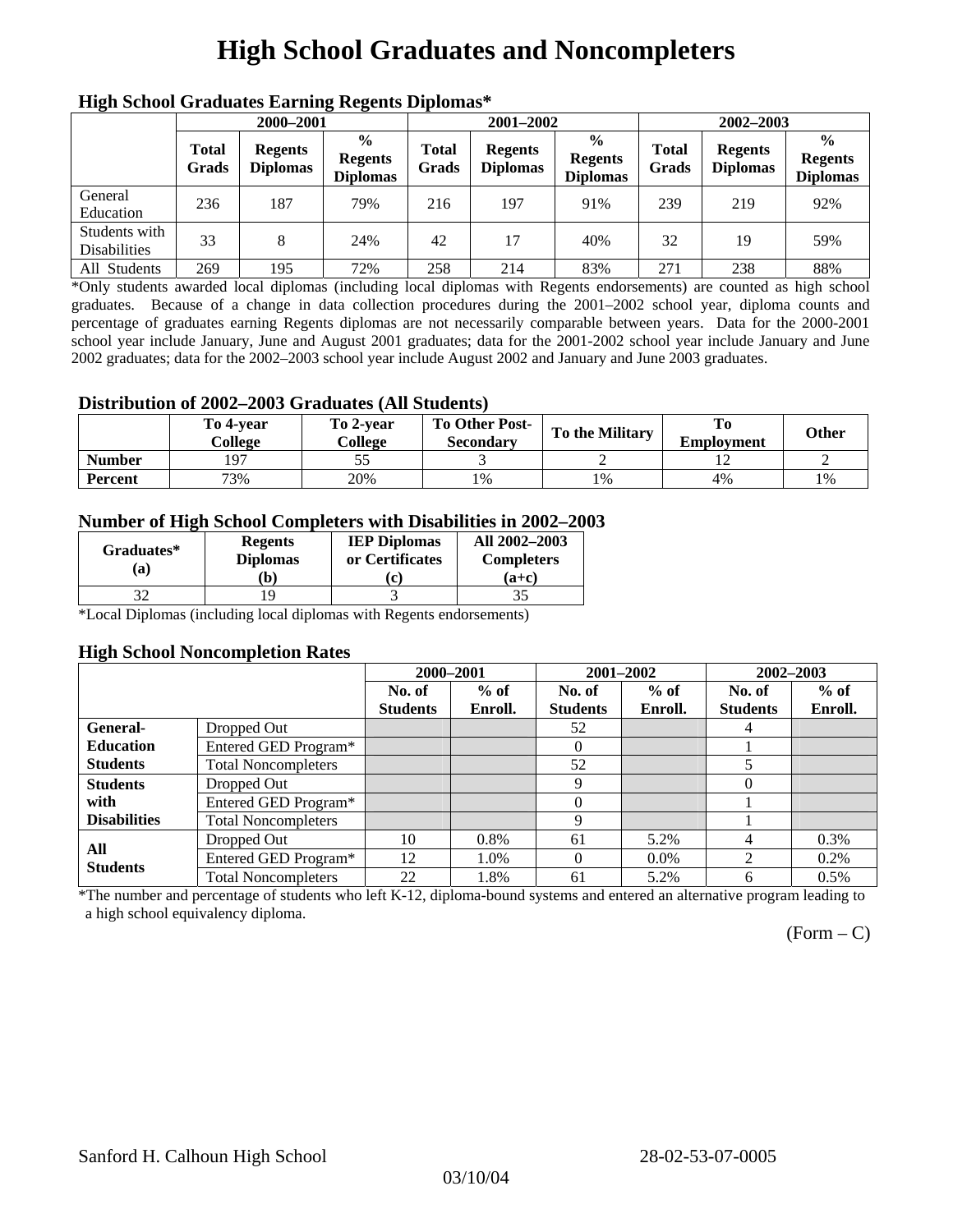## **Career Development and Occupational Studies (CDOS)**

### **Percentage of Students Documenting Self- and Career-Awareness Information and Career Exploration Activities, K–3**

| <b>Grades</b> | 2000-01 | $2001 - 02$ | $2002 - 03$ |
|---------------|---------|-------------|-------------|
| K–1           |         | $0\%$       | $0\%$       |
|               |         | $0\%$       | 9%          |

### **Students Developing a Career Plan, 4–12**

| <b>Grades</b> |                                      | $2000 - 01$ | $2001 - 02$ | $2002 - 03$ |
|---------------|--------------------------------------|-------------|-------------|-------------|
|               | Number of General-Education Students |             | $\theta$    | $\theta$    |
| $4 - 5$       | Number of Students with Disabilities |             | 0           | $\Omega$    |
|               | Number of All Students               |             | $\theta$    | $\Omega$    |
|               | Percent of Enrollment                |             | $0\%$       | $0\%$       |
|               | Number of General-Education Students |             | $\Omega$    | $\Omega$    |
|               | Number of Students with Disabilities |             | $\theta$    | $\Omega$    |
| $6 - 8$       | Number of All Students               |             | $\theta$    | $\Omega$    |
|               | Percent of Enrollment                |             | $0\%$       | $0\%$       |
|               | Number of General-Education Students |             | 199         | 1040        |
|               | Number of Students with Disabilities |             | $\theta$    | 168         |
| $9 - 12$      | Number of All Students               |             | 199         | 1208        |
|               | Percent of Enrollment                |             | 17%         | 97%         |

### **Second Language Proficiency Examinations**

### **General-Education Students**

| <b>Test</b> | 2000-2001                      |    |                         | 2001-2002 | 2002-2003         |           |  |
|-------------|--------------------------------|----|-------------------------|-----------|-------------------|-----------|--|
|             | % Passing<br><b>No. Tested</b> |    | % Passing<br>No. Tested |           | <b>No. Tested</b> | % Passing |  |
| French      |                                | 0% |                         | $0\%$     |                   | 0%        |  |
| German      |                                | 0% |                         | 0%        |                   | 0%        |  |
| Italian     |                                | 0% |                         | 0%        |                   | 0%        |  |
| Latin       |                                | 0% |                         | 0%        |                   | 0%        |  |
| Spanish     |                                | 0% |                         | 0%        |                   | 0%        |  |

### **Students with Disabilities**

| <b>Test</b> | 2000-2001         |           |  | 2001-2002               | 2002-2003 |                   |           |
|-------------|-------------------|-----------|--|-------------------------|-----------|-------------------|-----------|
|             | <b>No. Tested</b> | % Passing |  | % Passing<br>No. Tested |           | <b>No. Tested</b> | % Passing |
| French      |                   | 0%        |  | 0%                      |           | 0%                |           |
| German      |                   | 0%        |  | $0\%$                   |           | 0%                |           |
| Italian     |                   | 0%        |  | $0\%$                   |           | 0%                |           |
| Latin       |                   | 0%        |  | 0%                      |           | 0%                |           |
| Spanish     |                   | 0%        |  | 0%                      |           | 0%                |           |

(Form-D)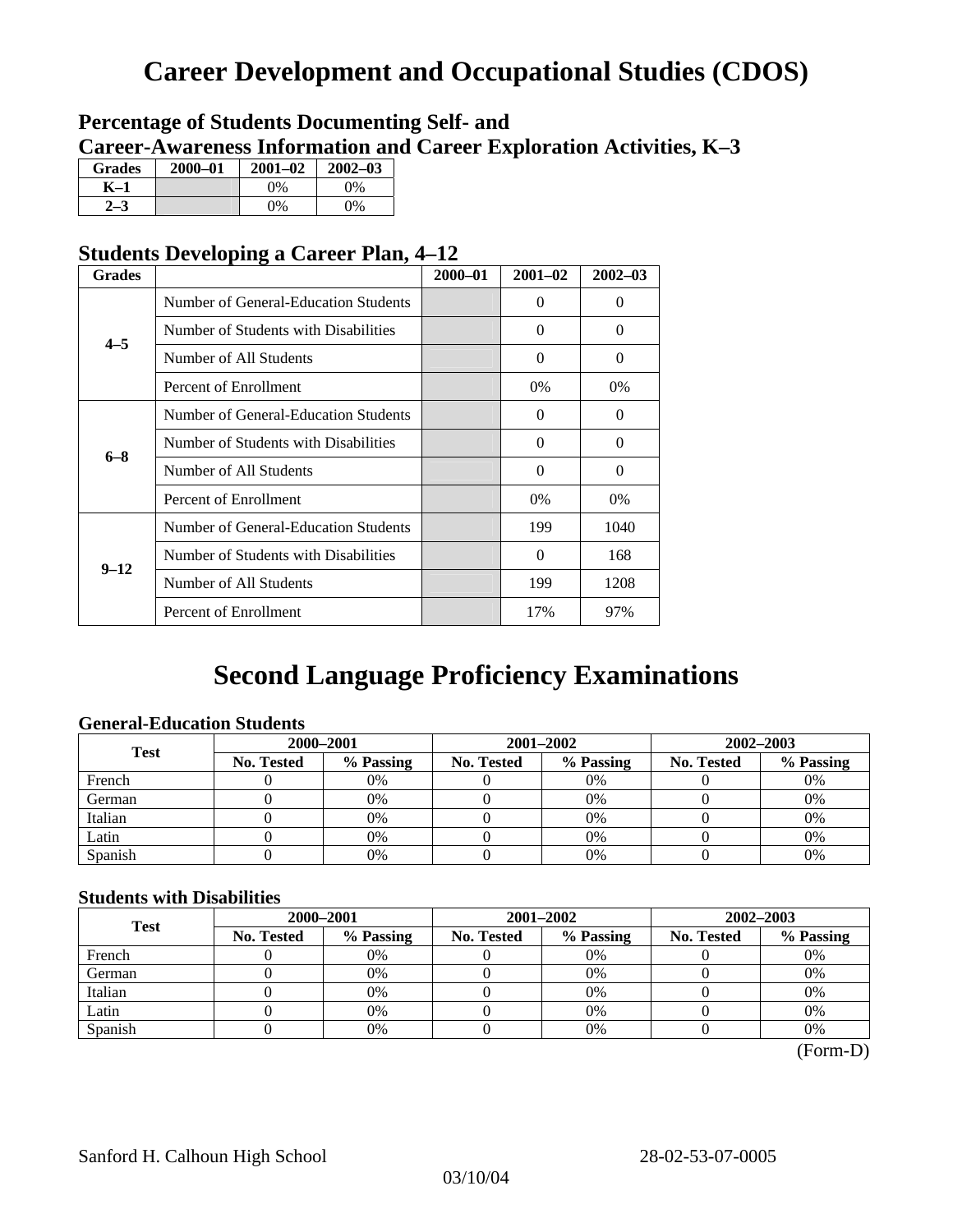# **Regents Competency Tests**

### **General-Education Students**

| <b>Test</b>           |            | 2000-2001 |            | 2001-2002 | 2002-2003  |           |  |
|-----------------------|------------|-----------|------------|-----------|------------|-----------|--|
|                       | No. Tested | % Passing | No. Tested | % Passing | No. Tested | % Passing |  |
| <b>Mathematics</b>    |            | 0%        |            | $0\%$     |            |           |  |
| Science               |            | 0%        |            | $0\%$     |            |           |  |
| Reading               |            | 0%        |            | $0\%$     |            | 0%        |  |
| Writing               |            | 0%        |            | $0\%$     |            | 0%        |  |
| <b>Global Studies</b> |            | 0%        |            | 0%        |            | 0%        |  |
| U.S. Hist & Gov't     |            | 0%        |            | 0%        |            | 0%        |  |

#### **Students with Disabilities**

| <b>Test</b>           | 2000-2001         |           |            | 2001-2002 | 2002-2003  |           |  |
|-----------------------|-------------------|-----------|------------|-----------|------------|-----------|--|
|                       | <b>No. Tested</b> | % Passing | No. Tested | % Passing | No. Tested | % Passing |  |
| <b>Mathematics</b>    | 40                | 90%       |            | 100%      |            |           |  |
| Science               |                   | 33%       |            | 100%      |            | 83%       |  |
| Reading               |                   |           |            | 80%       | 10         | 80%       |  |
| Writing               |                   |           |            |           |            |           |  |
| <b>Global Studies</b> |                   | 36%       |            | 75%       |            |           |  |
| U.S. Hist & Gov't     |                   | 82%       |            |           |            | 88%       |  |

 $(Form - E)$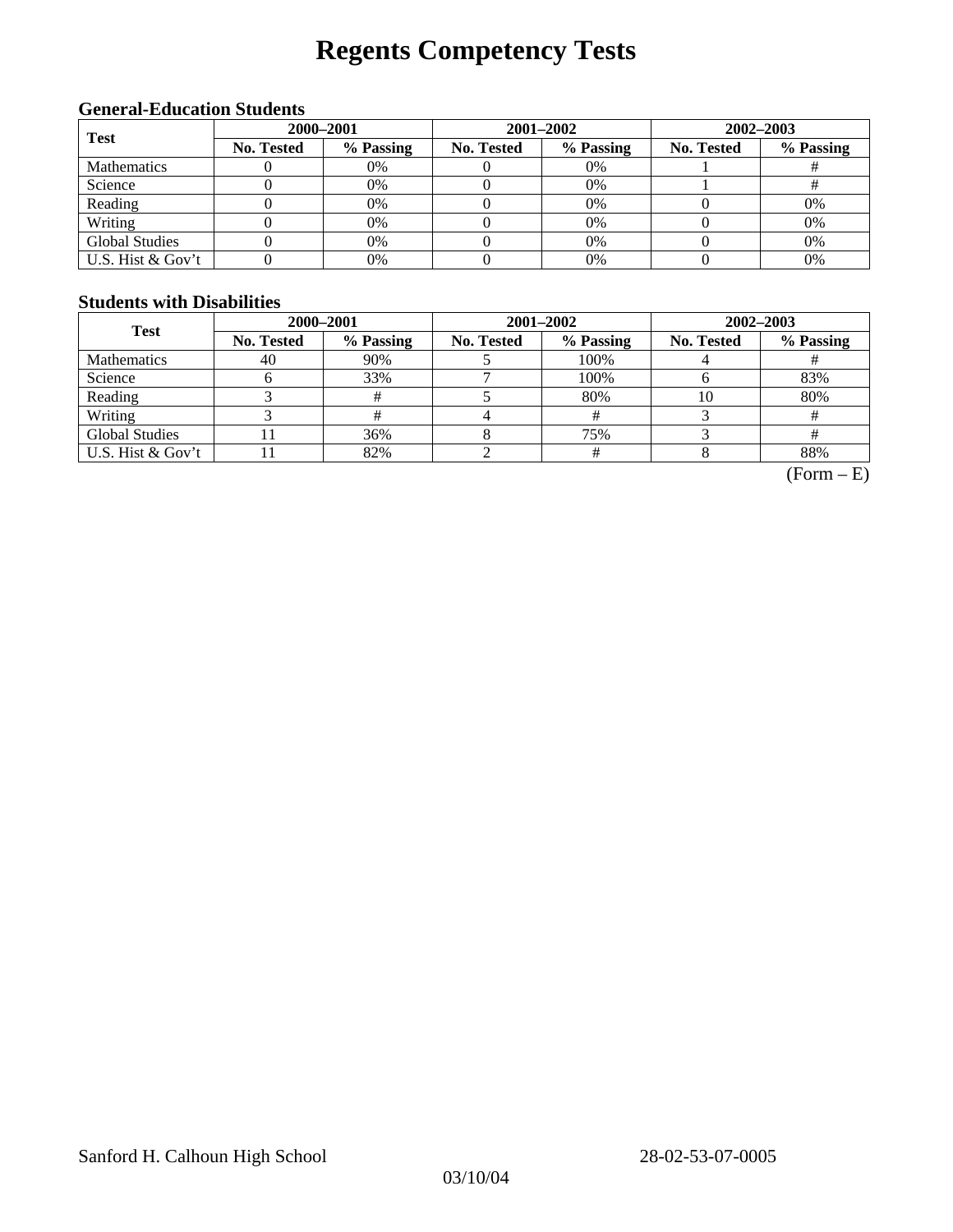| <b>All Students</b>                          |                  |                                                            |      |                 | <b>Students with Disabilities</b> |                 |  |  |
|----------------------------------------------|------------------|------------------------------------------------------------|------|-----------------|-----------------------------------|-----------------|--|--|
|                                              | 2001             | 2002                                                       | 2003 | 2001            | 2002                              | 2003            |  |  |
|                                              |                  | <b>Comprehensive English</b>                               |      |                 |                                   |                 |  |  |
| Number Tested                                | 289              | 283                                                        | 288  | 38              | 36                                | 44              |  |  |
| Number Scoring 55-100                        | 279              | 277                                                        | 277  | 35              | 31                                | 37              |  |  |
| Number Scoring 65-100                        | 263              | 270                                                        | 268  | 27              | 28                                | 31              |  |  |
| Number Scoring 85-100                        | 114              | 154                                                        | 138  | $\overline{5}$  | $\overline{4}$                    | $\overline{3}$  |  |  |
| Percentage of Tested Scoring 55-100          | 97%              | 98%                                                        | 96%  | 92%             | 86%                               | 84%             |  |  |
| Percentage of Tested Scoring 65-100          | 91%              | 95%                                                        | 93%  | 71%             | 78%                               | 70%             |  |  |
| Percentage of Tested Scoring 85-100          | 39%              | 54%                                                        | 48%  | 13%             | 11%                               | 7%              |  |  |
|                                              |                  | <b>Mathematics A</b>                                       |      |                 |                                   |                 |  |  |
| Number Tested                                | $\boldsymbol{0}$ | 343                                                        | 339  | $\mathbf{0}$    | 35                                | 41              |  |  |
| Number Scoring 55-100                        | $\overline{0}$   | 324                                                        | 314  | $\mathbf{0}$    | 31                                | 28              |  |  |
| Number Scoring 65-100                        | $\boldsymbol{0}$ | 308                                                        | 294  | $\Omega$        | 30                                | 25              |  |  |
| Number Scoring 85-100                        | $\overline{0}$   | 167                                                        | 155  | $\mathbf{0}$    | 9                                 | $\overline{5}$  |  |  |
| Percentage of Tested Scoring 55-100          | 0%               | 94%                                                        | 93%  | 0%              | 89%                               | 68%             |  |  |
| Percentage of Tested Scoring 65-100          | 0%               | 90%                                                        | 87%  | 0%              | 86%                               | 61%             |  |  |
| Percentage of Tested Scoring 85-100          | 0%               | 49%                                                        | 46%  | 0%              | 26%                               | 12%             |  |  |
| Mathematics B (first administered June 2001) |                  |                                                            |      |                 |                                   |                 |  |  |
| Number Tested                                | $\theta$         | $\mathbf{0}$                                               | 247  | $\mathbf{0}$    | $\mathbf{0}$                      | 18              |  |  |
| Number Scoring 55-100                        | $\overline{0}$   | $\overline{0}$                                             | 223  | $\overline{0}$  | $\overline{0}$                    | 14              |  |  |
| Number Scoring 65-100                        | $\overline{0}$   | $\overline{0}$                                             | 207  | $\overline{0}$  | $\mathbf{0}$                      | 12              |  |  |
| Number Scoring 85-100                        | $\overline{0}$   | $\mathbf{0}$                                               | 72   | $\overline{0}$  | $\boldsymbol{0}$                  | $\overline{3}$  |  |  |
| Percentage of Tested Scoring 55-100          | 0%               | 0%                                                         | 90%  | 0%              | 0%                                | 78%             |  |  |
| Percentage of Tested Scoring 65-100          | 0%               | 0%                                                         | 84%  | 0%              | 0%                                | 67%             |  |  |
| Percentage of Tested Scoring 85-100          | 0%               | 0%                                                         | 29%  | 0%              | 0%                                | 17%             |  |  |
|                                              |                  | <b>Global History and Geography</b>                        |      |                 |                                   |                 |  |  |
| Number Tested                                | 304              | 295                                                        | 291  | 39              | 46                                | 27              |  |  |
| Number Scoring 55-100                        | 291              | 289                                                        | 284  | 32              | 40                                | 26              |  |  |
| Number Scoring 65-100                        | 283              | 279                                                        | 274  | 28              | 36                                | 24              |  |  |
| Number Scoring 85-100                        | 145              | 114                                                        | 143  | 5               | $\overline{7}$                    | 11              |  |  |
| Percentage of Tested Scoring 55-100          | 96%              | 98%                                                        | 98%  | 82%             | 87%                               | 96%             |  |  |
| Percentage of Tested Scoring 65-100          | 93%              | 95%                                                        | 94%  | 72%             | 78%                               | 89%             |  |  |
| Percentage of Tested Scoring 85-100          | 48%              | 39%                                                        | 49%  | 13%             | 15%                               | 41%             |  |  |
|                                              |                  | U.S. History and Government (first administered June 2001) |      |                 |                                   |                 |  |  |
| <b>Number Tested</b>                         | 267              | 283                                                        | 300  | 41              | $\overline{37}$                   | 45              |  |  |
| Number Scoring 55-100                        | 251              | 273                                                        | 295  | 31              | $\overline{30}$                   | 41              |  |  |
| Number Scoring 65-100                        | 237              | 267                                                        | 283  | $\overline{23}$ | 26                                | $\overline{35}$ |  |  |
| Number Scoring 85-100                        | 138              | 111                                                        | 145  | $\tau$          | $\overline{2}$                    | 6               |  |  |
| Percentage of Tested Scoring 55-100          | 94%              | 96%                                                        | 98%  | 76%             | 81%                               | 91%             |  |  |
| Percentage of Tested Scoring 65-100          | 89%              | 94%                                                        | 94%  | 56%             | 70%                               | 78%             |  |  |
| Percentage of Tested Scoring 85-100          | 52%              | 39%                                                        | 48%  | 17%             | 5%                                | 13%             |  |  |

 $(Form - F)$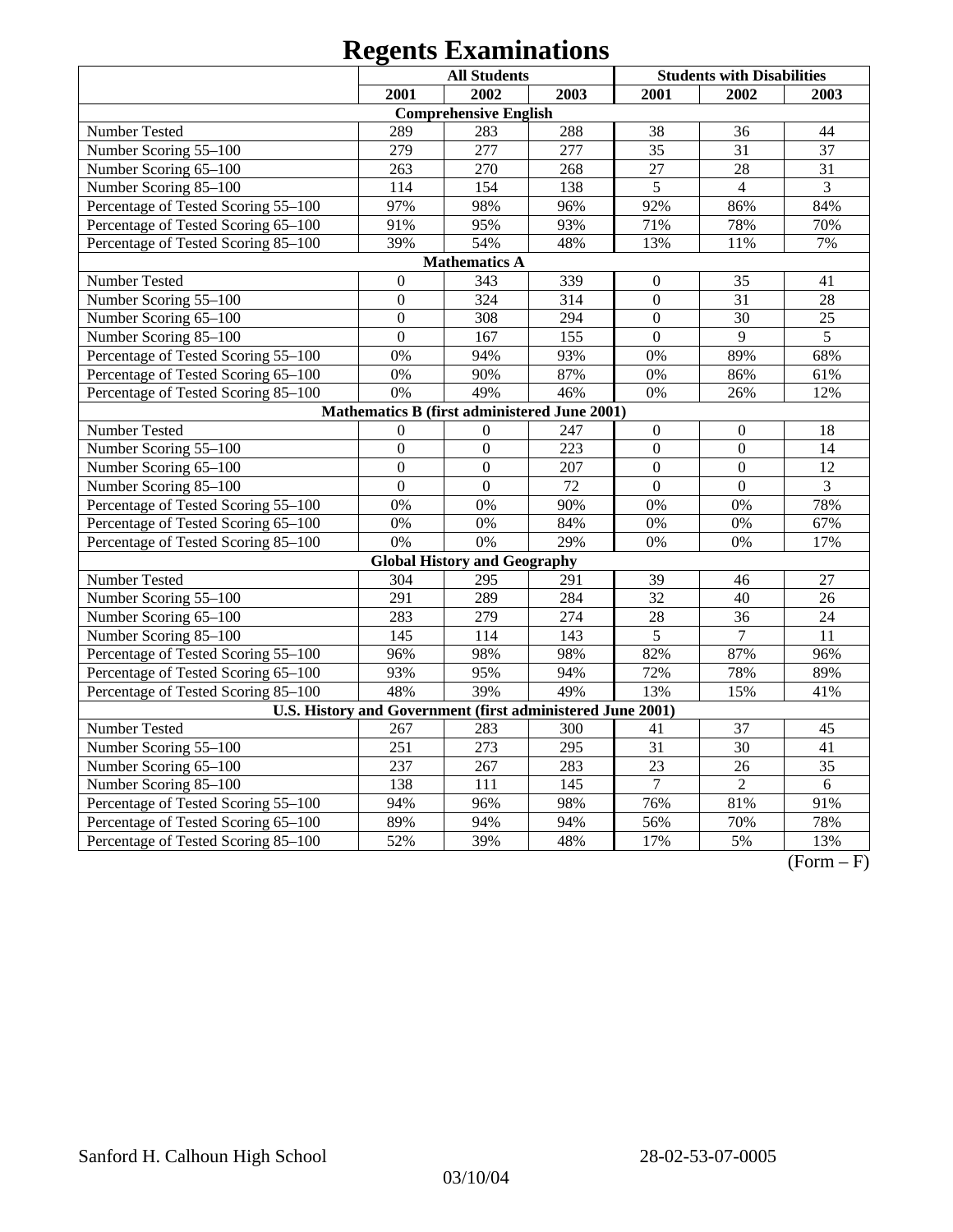|                                                               |      | $\mathbf{v}_{\mathbf{p}}$ $\mathbf{v}_{\mathbf{p}}$<br><b>All Students</b> |      |                | <b>Students with Disabilities</b> |              |
|---------------------------------------------------------------|------|----------------------------------------------------------------------------|------|----------------|-----------------------------------|--------------|
|                                                               | 2001 | 2002                                                                       | 2003 | 2001           | 2002                              | 2003         |
|                                                               |      | Living Environment (first administered June 2001)                          |      |                |                                   |              |
| Number Tested                                                 | 285  | 295                                                                        | 293  | 37             | 43                                | 29           |
| Number Scoring 55-100                                         | 282  | 293                                                                        | 290  | 34             | 41                                | 26           |
| Number Scoring 65-100                                         | 269  | 289                                                                        | 283  | 25             | 39                                | 24           |
| Number Scoring 85-100                                         | 76   | 96                                                                         | 116  | $\overline{0}$ |                                   | $\mathbf{1}$ |
| Percentage of Tested Scoring 55-100                           | 99%  | 99%                                                                        | 99%  | 92%            | 95%                               | 90%          |
| Percentage of Tested Scoring 65-100                           | 94%  | 98%                                                                        | 97%  | 68%            | 91%                               | 83%          |
| Percentage of Tested Scoring 85-100                           | 27%  | 33%                                                                        | 40%  | 0%             | 2%                                | 3%           |
| Physical Setting/Earth Science (first administered June 2001) |      |                                                                            |      |                |                                   |              |
| Number Tested                                                 | 216  | 208                                                                        | 213  | 48             | 35                                | 19           |
| Number Scoring 55-100                                         | 197  | 207                                                                        | 209  | 33             | 34                                | 17           |
| Number Scoring 65-100                                         | 174  | 201                                                                        | 202  | 26             | 30                                | 15           |
| Number Scoring 85-100                                         | 71   | 77                                                                         | 101  | 5              | $\overline{4}$                    | 6            |
| Percentage of Tested Scoring 55-100                           | 91%  | 100%                                                                       | 98%  | 69%            | 97%                               | 89%          |
| Percentage of Tested Scoring 65-100                           | 81%  | 97%                                                                        | 95%  | 54%            | 86%                               | 79%          |
| Percentage of Tested Scoring 85-100                           | 33%  | 37%                                                                        | 47%  | 10%            | 11%                               | 32%          |
|                                                               |      | Physical Setting/Chemistry (first administered June 2002)                  |      |                |                                   |              |
| Number Tested                                                 |      | 225                                                                        | 285  |                | 15                                | 22           |
| Number Scoring 55-100                                         |      | 220                                                                        | 272  |                | 14                                | 19           |
| Number Scoring 65-100                                         |      | 184                                                                        | 228  |                | 9                                 | 15           |
| Number Scoring 85-100                                         |      | 20                                                                         | 67   |                | $\overline{0}$                    |              |
| Percentage of Tested Scoring 55-100                           |      | 98%                                                                        | 95%  |                | 93%                               | 86%          |
| Percentage of Tested Scoring 65-100                           |      | 82%                                                                        | 80%  |                | 60%                               | 68%          |
| Percentage of Tested Scoring 85-100                           |      | 9%                                                                         | 24%  |                | 0%                                | 5%           |
|                                                               |      | Physical Setting/Physics (first administered June 2002)*                   |      |                |                                   |              |
| Number Tested                                                 |      |                                                                            |      |                |                                   |              |
| Number Scoring 55-100                                         |      |                                                                            |      |                |                                   |              |
| Number Scoring 65-100                                         |      |                                                                            |      |                |                                   |              |
| Number Scoring 85-100                                         |      |                                                                            |      |                |                                   |              |
| Percentage of Tested Scoring 55-100                           |      |                                                                            |      |                |                                   |              |
| Percentage of Tested Scoring 65-100                           |      |                                                                            |      |                |                                   |              |
| Percentage of Tested Scoring 85-100                           |      |                                                                            |      |                |                                   |              |

\* Physical Setting/Physics results are not included in the report card because the Department is issuing a new conversion chart for this assessment. Data currently available to the Department are based on the original conversion chart for the assessment.

 $(Form - G)$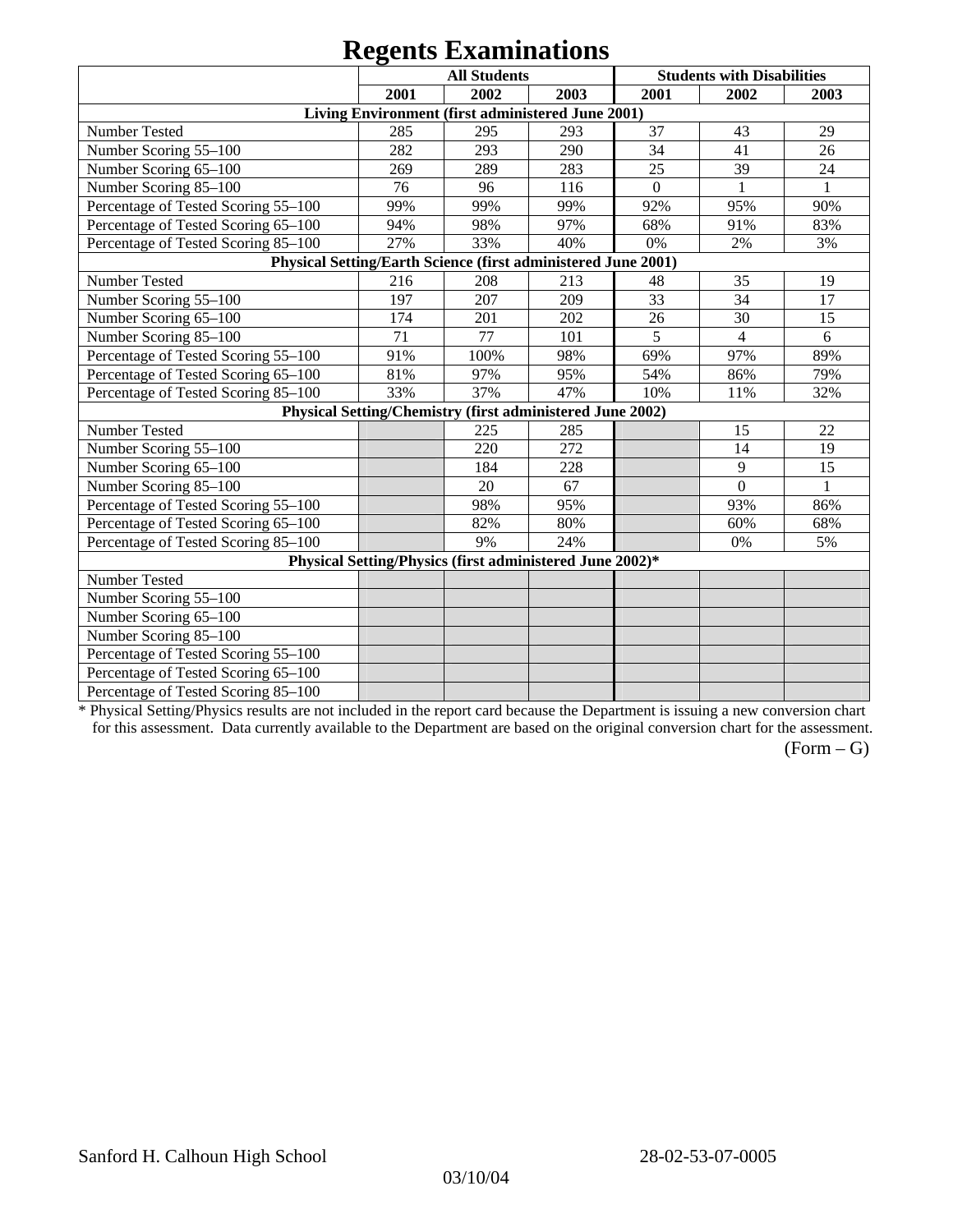|                                     |                  | <b>All Students</b>          |                  | <b>Students with Disabilities</b> |                  |                  |
|-------------------------------------|------------------|------------------------------|------------------|-----------------------------------|------------------|------------------|
|                                     | 2001             | 2002                         | 2003             | 2001                              | 2002             | 2003             |
|                                     |                  | <b>Comprehensive French</b>  |                  |                                   |                  |                  |
| Number Tested                       | 24               | 26                           | 30               | $\overline{0}$                    | $\mathbf{0}$     | $\overline{2}$   |
| Number Scoring 55-100               | 24               | 26                           | 30               | $\mathbf{0}$                      | $\mathbf{0}$     | $\overline{\#}$  |
| Number Scoring 65-100               | 24               | 25                           | $\overline{30}$  | $\overline{0}$                    | $\overline{0}$   | $\overline{\#}$  |
| Number Scoring 85-100               | 10               | 11                           | 20               | $\overline{0}$                    | $\overline{0}$   | $\#$             |
| Percentage of Tested Scoring 55-100 | 100%             | 100%                         | 100%             | 0%                                | 0%               | $\#$             |
| Percentage of Tested Scoring 65-100 | 100%             | 96%                          | 100%             | 0%                                | 0%               | $\#$             |
| Percentage of Tested Scoring 85-100 | 42%              | 42%                          | 67%              | 0%                                | 0%               | $\overline{\#}$  |
|                                     |                  | <b>Comprehensive Italian</b> |                  |                                   |                  |                  |
| Number Tested                       | 40               | 36                           | 33               | $\boldsymbol{0}$                  | $\boldsymbol{0}$ | $\boldsymbol{0}$ |
| Number Scoring 55-100               | 40               | $\overline{36}$              | $\overline{33}$  | $\overline{0}$                    | $\mathbf{0}$     | $\mathbf{0}$     |
| Number Scoring 65-100               | 40               | 35                           | $\overline{33}$  | $\overline{0}$                    | $\overline{0}$   | $\mathbf{0}$     |
| Number Scoring 85-100               | $\overline{34}$  | $\overline{21}$              | 20               | $\overline{0}$                    | $\overline{0}$   | $\mathbf{0}$     |
| Percentage of Tested Scoring 55-100 | 100%             | 100%                         | 100%             | 0%                                | 0%               | 0%               |
| Percentage of Tested Scoring 65-100 | 100%             | 97%                          | 100%             | 0%                                | 0%               | 0%               |
| Percentage of Tested Scoring 85-100 | 85%              | 58%                          | 61%              | 0%                                | 0%               | 0%               |
|                                     |                  | <b>Comprehensive German</b>  |                  |                                   |                  |                  |
| Number Tested                       | $\theta$         | 0                            | $\boldsymbol{0}$ | $\boldsymbol{0}$                  | $\boldsymbol{0}$ | $\boldsymbol{0}$ |
| Number Scoring 55-100               | $\mathbf{0}$     | $\mathbf{0}$                 | $\boldsymbol{0}$ | $\overline{0}$                    | $\mathbf{0}$     | $\mathbf{0}$     |
| Number Scoring 65-100               | $\overline{0}$   | $\boldsymbol{0}$             | $\overline{0}$   | $\overline{0}$                    | $\overline{0}$   | $\mathbf{0}$     |
| Number Scoring 85-100               | $\overline{0}$   | $\boldsymbol{0}$             | $\overline{0}$   | $\overline{0}$                    | $\overline{0}$   | $\mathbf{0}$     |
| Percentage of Tested Scoring 55-100 | 0%               | 0%                           | 0%               | 0%                                | 0%               | 0%               |
| Percentage of Tested Scoring 65-100 | 0%               | 0%                           | 0%               | 0%                                | 0%               | 0%               |
| Percentage of Tested Scoring 85-100 | 0%               | 0%                           | 0%               | 0%                                | 0%               | 0%               |
|                                     |                  | <b>Comprehensive Hebrew</b>  |                  |                                   |                  |                  |
| Number Tested                       | $\mathbf{0}$     | $\theta$                     | $\boldsymbol{0}$ | $\boldsymbol{0}$                  | $\boldsymbol{0}$ | $\boldsymbol{0}$ |
| Number Scoring 55-100               | $\boldsymbol{0}$ | $\mathbf{0}$                 | $\boldsymbol{0}$ | $\overline{0}$                    | $\mathbf{0}$     | $\mathbf{0}$     |
| Number Scoring 65-100               | $\overline{0}$   | $\overline{0}$               | $\overline{0}$   | $\overline{0}$                    | $\overline{0}$   | $\mathbf{0}$     |
| Number Scoring 85-100               | $\overline{0}$   | $\mathbf{0}$                 | $\overline{0}$   | $\overline{0}$                    | $\overline{0}$   | $\mathbf{0}$     |
| Percentage of Tested Scoring 55-100 | 0%               | 0%                           | 0%               | 0%                                | 0%               | 0%               |
| Percentage of Tested Scoring 65-100 | 0%               | 0%                           | 0%               | 0%                                | 0%               | 0%               |
| Percentage of Tested Scoring 85-100 | 0%               | 0%                           | 0%               | 0%                                | 0%               | 0%               |
|                                     |                  | <b>Comprehensive Spanish</b> |                  |                                   |                  |                  |
| Number Tested                       | 178              | 159                          | 204              | 4                                 | 7                | 12               |
| Number Scoring 55-100               | 178              | 155                          | 195              | $\overline{\#}$                   | $\overline{7}$   | 10               |
| Number Scoring 65–100               | 173              | $\overline{151}$             | 187              | $\overline{\#}$                   | $\overline{7}$   | $\overline{10}$  |
| Number Scoring 85-100               | 126              | 92                           | 131              | $\overline{\#}$                   | $\overline{2}$   | $\overline{3}$   |
| Percentage of Tested Scoring 55-100 | 100%             | 97%                          | 96%              | $\frac{1}{2}$                     | 100%             | 83%              |
| Percentage of Tested Scoring 65-100 | 97%              | 95%                          | 92%              | $\frac{1}{2}$                     | 100%             | 83%              |
| Percentage of Tested Scoring 85-100 | 71%              | 58%                          | 64%              | $\overline{\#}$                   | 29%              | 25%              |
|                                     |                  | <b>Comprehensive Latin</b>   |                  |                                   |                  |                  |
| Number Tested                       | $\mathbf{0}$     | $\overline{0}$               | $\boldsymbol{0}$ | $\boldsymbol{0}$                  | $\boldsymbol{0}$ | $\mathbf{0}$     |
| Number Scoring 55-100               | $\boldsymbol{0}$ | $\boldsymbol{0}$             | $\boldsymbol{0}$ | $\boldsymbol{0}$                  | $\boldsymbol{0}$ | $\boldsymbol{0}$ |
| Number Scoring 65-100               | $\boldsymbol{0}$ | $\boldsymbol{0}$             | $\boldsymbol{0}$ | $\boldsymbol{0}$                  | $\boldsymbol{0}$ | $\boldsymbol{0}$ |
| Number Scoring 85-100               | $\mathbf{0}$     | $\boldsymbol{0}$             | $\boldsymbol{0}$ | $\boldsymbol{0}$                  | $\boldsymbol{0}$ | $\mathbf{0}$     |
| Percentage of Tested Scoring 55-100 | $0\%$            | 0%                           | 0%               | 0%                                | 0%               | 0%               |
| Percentage of Tested Scoring 65-100 | $0\%$            | 0%                           | 0%               | 0%                                | 0%               | 0%               |
| Percentage of Tested Scoring 85-100 | $0\%$            | 0%                           | 0%               | 0%                                | 0%               | $0\%$            |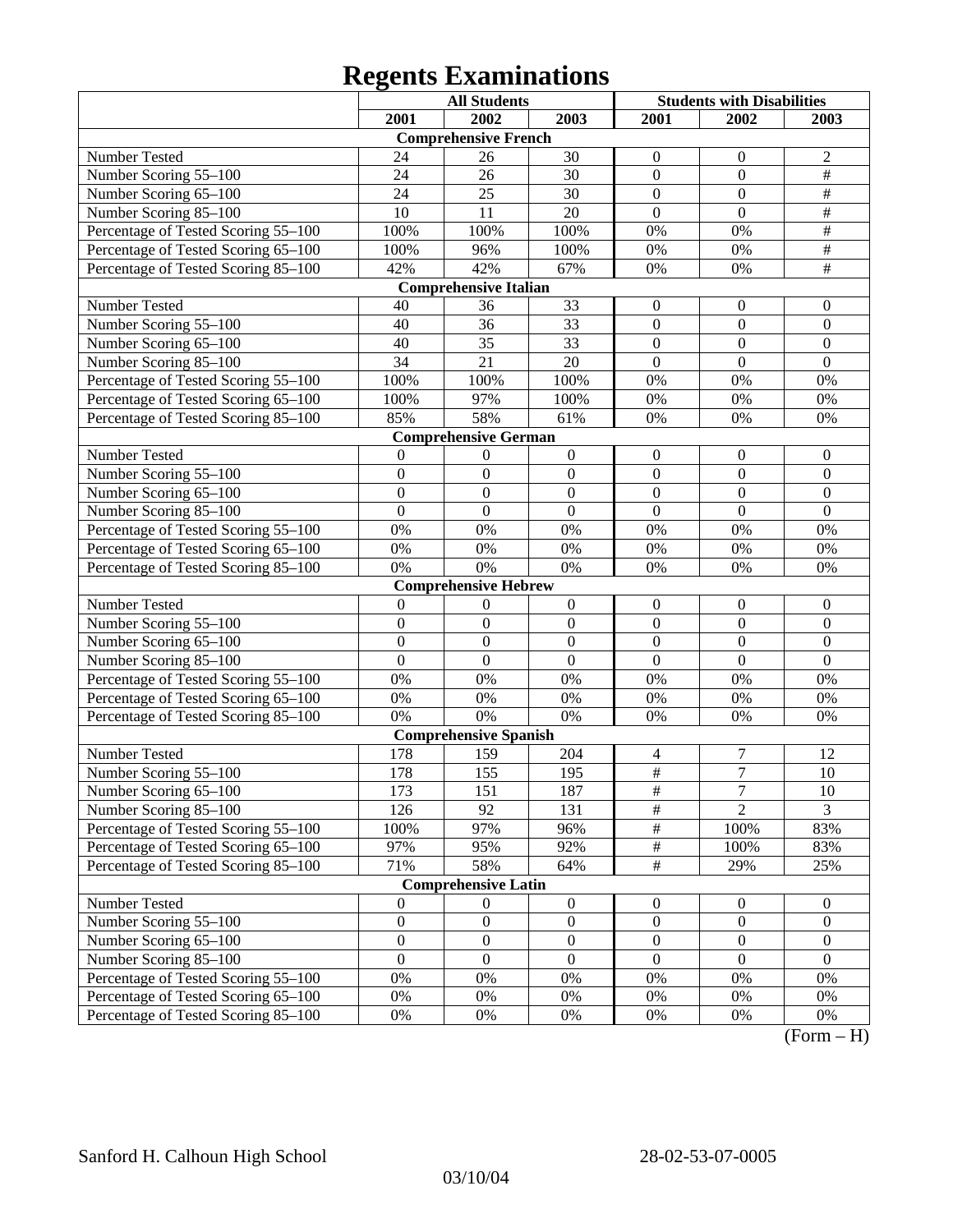|                                                                    | ັ<br><b>All Students</b> |                                           |          |      | <b>Students with Disabilities</b> |                |
|--------------------------------------------------------------------|--------------------------|-------------------------------------------|----------|------|-----------------------------------|----------------|
|                                                                    | 2001                     | 2002                                      | 2003     | 2001 | 2002                              | 2003           |
| Sequential Mathematics, Course II (last administered January 2003) |                          |                                           |          |      |                                   |                |
| <b>Number Tested</b>                                               | 293                      | 56                                        | 5        | 25   | 21                                |                |
| Number Scoring 55-100                                              | 268                      | 40                                        | 2        | 16   | 15                                | #              |
| Number Scoring 65-100                                              | 256                      | 32                                        |          | 14   | 12                                | #              |
| Number Scoring 85-100                                              | 146                      | 3                                         | $\theta$ | 5    | $\overline{2}$                    | #              |
| Percentage of Tested Scoring 55-100                                | 91%                      | 71%                                       | 40%      | 64%  | 71%                               | #              |
| Percentage of Tested Scoring 65-100                                | 87%                      | 57%                                       | 20%      | 56%  | 57%                               | #              |
| Percentage of Tested Scoring 85-100                                | 50%                      | 5%                                        | $0\%$    | 20%  | 10%                               | #              |
|                                                                    |                          | <b>Sequential Mathematics, Course III</b> |          |      |                                   |                |
| <b>Number Tested</b>                                               | 213                      | 230                                       | 11       | 12   | 9                                 | $\overline{2}$ |
| Number Scoring 55-100                                              | 197                      | 219                                       | 9        | 12   | 6                                 | #              |
| Number Scoring 65-100                                              | 189                      | 213                                       | 8        | 12   | 4                                 | #              |
| Number Scoring 85-100                                              | 102                      | 117                                       | $\Omega$ | 3    | $\Omega$                          | #              |
| Percentage of Tested Scoring 55-100                                | 92%                      | 95%                                       | 82%      | 100% | 67%                               | #              |
| Percentage of Tested Scoring 65-100                                | 89%                      | 93%                                       | 73%      | 100% | 44%                               | #              |
| Percentage of Tested Scoring 85-100                                | 48%                      | 51%                                       | $0\%$    | 25%  | $0\%$                             | #              |

 $\overline{(Form-I)}$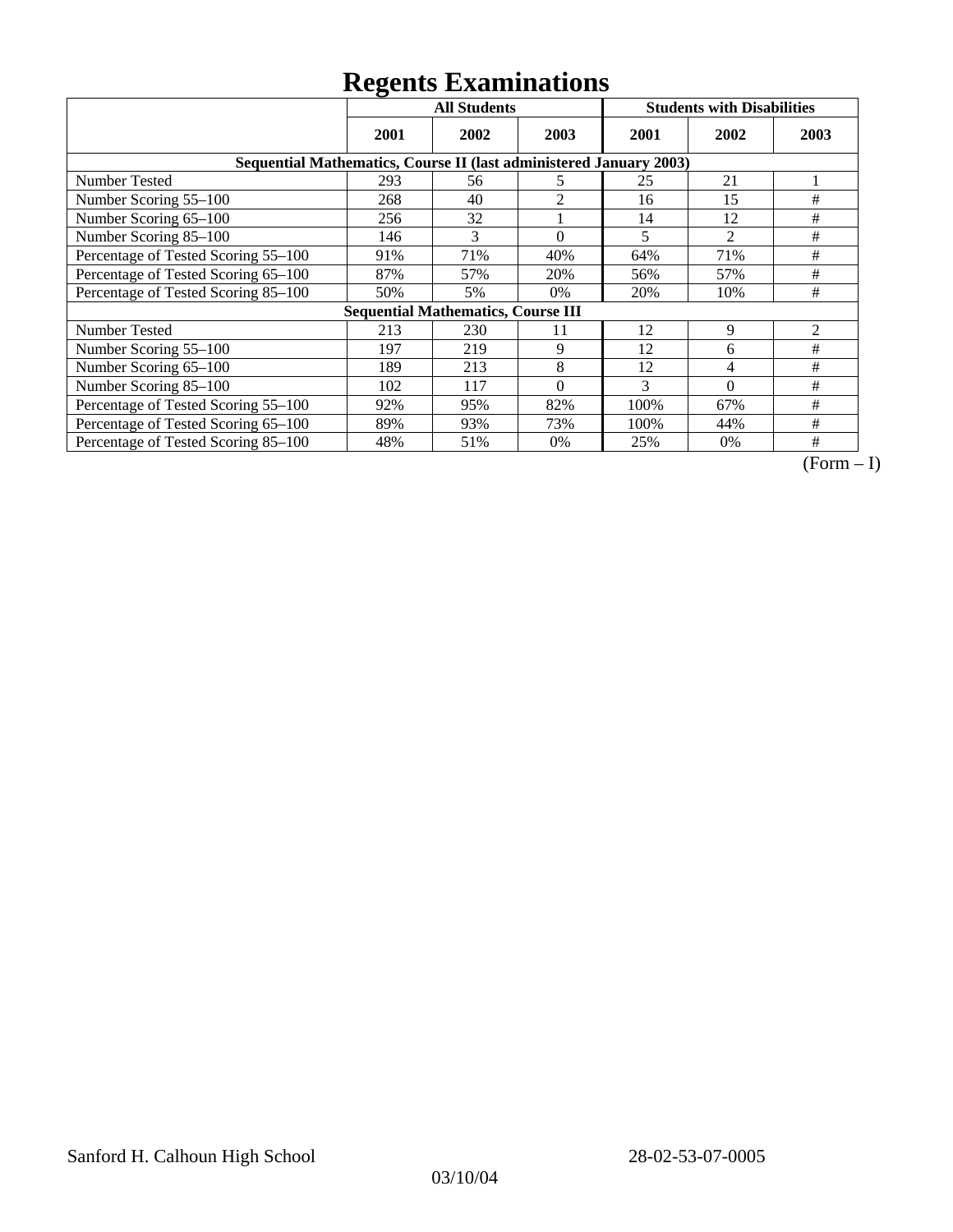## **Introduction to Occupations Examination**

|                                   | 2000-2001         |           | $2001 - 2002$ |           | 2002-2003  |           |  |
|-----------------------------------|-------------------|-----------|---------------|-----------|------------|-----------|--|
|                                   | <b>No. Tested</b> | % Passing | No. Tested    | % Passing | No. Tested | % Passing |  |
| <b>General-Education Students</b> |                   | 100%      | 14            | 0%        | 14         | 100%      |  |
| <b>Students with Disabilities</b> |                   | 100%      | 14            | $0\%$     |            | 90%       |  |

On school reports, 2000–2001 and 2001–2002 data are for all students with disabilities enrolled in the school. District reports contain data for all students with disabilities enrolled in the district for the 2000–2001, 2001–2002, and 2002–2003 school years.

### **Elementary-Level Social Studies**

|                 |                                   | <b>Number</b><br><b>Tested</b> | $%$ at<br>Level 1 | $%$ at<br>$%$ at<br>Level 2<br>Level 3 |    | $%$ at<br><b>Level 4</b> |
|-----------------|-----------------------------------|--------------------------------|-------------------|----------------------------------------|----|--------------------------|
| <b>Nov 2002</b> | General-Education Students        |                                | 0%                | $0\%$                                  | 0% | 0%                       |
|                 | <b>Students with Disabilities</b> |                                | 0%                | $0\%$                                  | 0% | $0\%$                    |
|                 | All Students                      |                                | 0%                | $0\%$                                  | 0% | $0\%$                    |

### **Middle-Level Social Studies**

|                  |                                   | <b>Number</b><br><b>Tested</b> | $%$ at<br>Level 1 | $%$ at<br>Level 2 | $%$ at<br>Level 3 | $%$ at<br>Level 4 |
|------------------|-----------------------------------|--------------------------------|-------------------|-------------------|-------------------|-------------------|
| <b>June 2003</b> | <b>General-Education Students</b> |                                | 0%                | 0%                | 0%                | 0%                |
|                  | <b>Students with Disabilities</b> |                                | 0%                | 0%                | 0%                | 0%                |
|                  | All Students                      |                                | 0%                | 0%                | 0%                | 0%                |

 $(Form - J)$